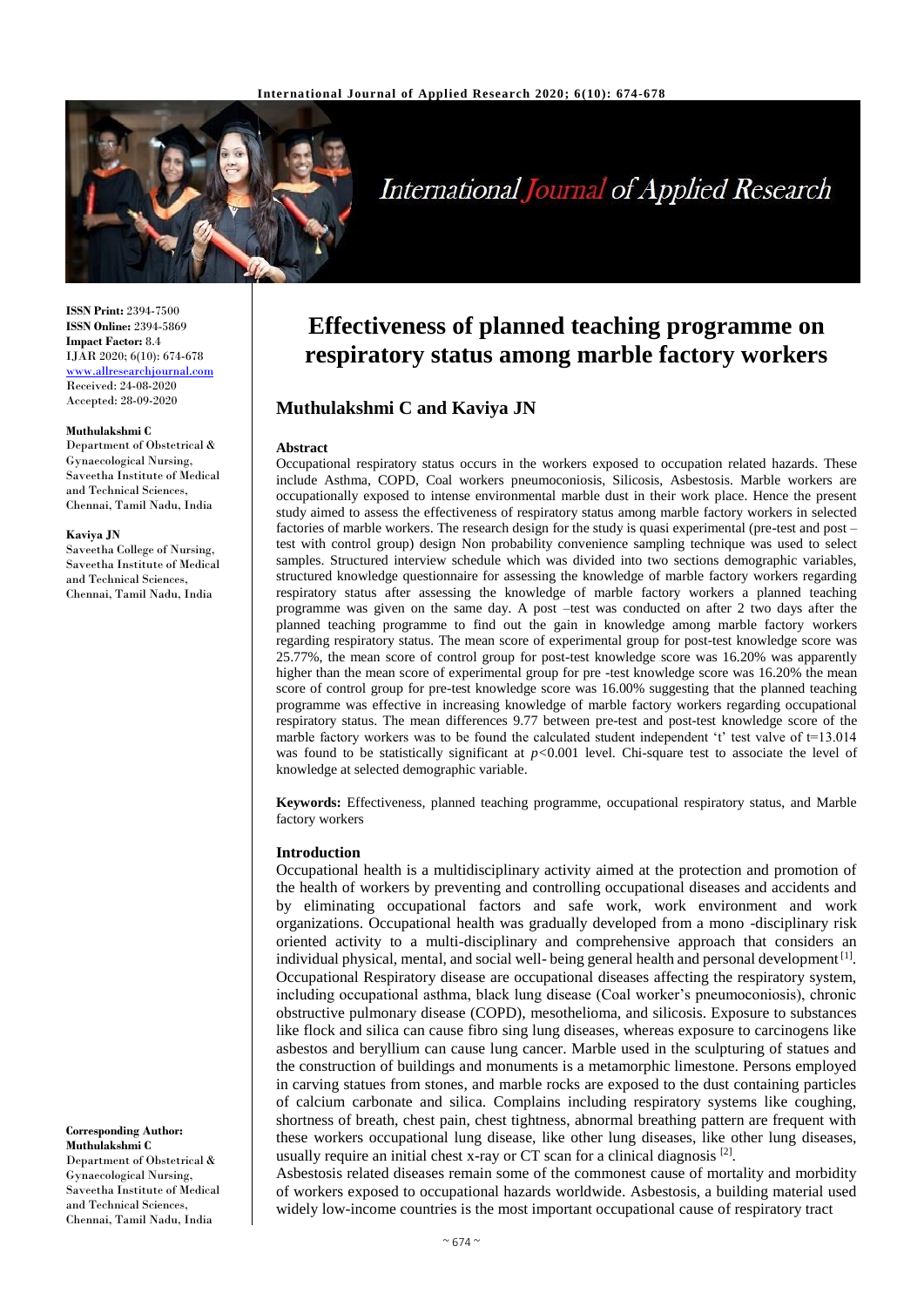cancers; is effectively the sole cause of malignant mesothelioma; is an important and probably underrecognized**<sup>3</sup>**cause of pulmonary fibrosis (asbestosis) and is sometimes the cause of debilitating pleural disease. Despite its well- known toxic effects, approximately 125 million people in the world are currently exposed to asbestos at work.**<sup>3</sup>**An even larger number of people of people have had substantial exposure in the past and continue to be risk of one of the several, long latency, asbestos-related respiratory disease. Although more than 50 countries, including those of the European Union, Australia, South Africa and Japan, have completely banned the use of asbestos [4].

The term work-related asthma refers to patients whose disease is either caused or exacerbated by agents present in their workplace.**<sup>5</sup>**when the relationship is directly causal, the condition is termed occupational asthma. Occupational asthma can results from an allergic response to a specific workplace sensitizer (known as immunological asthma) or from exposure to a toxic concentration of an irritant agent (known as irritant induced occupational asthma or reactive airways dysfunction syndrome).**5,6**there is increasing interest in whether persistent exposure to low concentration of respiratory irritants might also induce occupational asthma [7] .

Coal worker's pneumoconiosis is still a major concern in industrially developing countries and in some longindustrialized countries such as the USA. As with silica- an important co-exposures in some coal miners the prevention of diseases from the coal mine dust is achieved through a comprehensive program of dust control and health surveillance.<sup>8</sup> there is a good evidence that risks of pneumoconiosis in coal miners are determined by their cumulative exposure to coal mine dust, and are modified according to the composition of dust  $[9]$ .

The epidemiological evidence supporting the occupational contribution of exposure to a wide variety of workplace dusts, fumes, or gases to the causation of COPD continues to accrue  $[10]$ . The extent of confounding by other socioeconomic determinants of lung function, the causal contribution of smoking, and the absence of any clear relationship between exposure and risk make it difficult to translate this evidence into a preventive strategy, beyond a call to minimize irritant exposures at work and initiatives to promote smoking cessation. There are some important specific exceptions-notably exposures to coalmine dust and silica-for which the risks are clearly established and, in the case of coal mine dust at least, are independent of smoking.<sup>11</sup> Additionally, collaborative bronchiolitis, which is often misdiagnosed as COPD, has been described in association with the inhalation of gases, Toxic fumes, or irritants such as nitrogen dioxide, chlorine gas, and mustard gas. On the basis of its clinical features, COPD related to occupation cannot, at an individual level, be distinguished from the same disease arising from other causes. This fact complicates workplace health surveillance; the potential benefits of lung function measurements in COPD surveillance, for example, should be balanced against the risks and costs of misattributing changes in lung function that are unrelated to work.

The worldwide incidence of pneumoconiosis and other occupational chronic respiratory diseases have been estimated at 453,000 and 2,631,000 cases per year, respectively. In recent estimates from India more than 3 million workers exposed to silica dust, whilst 8.5 million

more work in construction and building activities, similarly exposed to quartz. several recent reports on lung function assessment show both restrictive and obstructive patterns .The reaction of the lung to mineral dust depends on many variable, including size, shape, solubility, and reactivity of the particles. For example particles greater than 5 to 10 are unlikely to reach move into and out of alveoli, often without substantial deposition and injury particle that are 1 to 5 m in diameter are the most dangerous, because they get lodged at the bifurcation of the distal airways.

# **Methods and Materials**

The research design for the study is quasi experimental (pretest and post –test with control group) research design was used to conduct the study in marble factory of madhuravoyal Chennai city 60 samples were selected by using Non-probability convenience sampling technique. The criteria for sample selection are marble workers who are available at the time of data collection, marble workers who are below 20 years. Marble workers who are willing to participate in the study the exclusion criteria for the samples are marble workers who are not willing to participate marble workers who are not available at the time of data collection. The data collection period was done with prior permission from the manager Director of marble world factory, madhuravoyal Chennai city. And ethical clearance was obtained from the institution. The purpose of the study was explained to the samples with written informed consent was obtained from the institution. Structured interview schedule which was divided into two sections demographic variables, structured knowledge questionnaire for assessing the knowledge of marble factory workers regarding respiratory status after assessing the knowledge of marble factory workers a planned teaching programme was given on the same day. A post –test was conducted on after 2 two days after the planned teaching programme to find out the gain in knowledge among marble factory workers regarding respiratory status. The data were analysed using descriptive and inferential statistics. The sample characteristics were described using frequency and percentage. Person's corelation coefficient was used to assess the effectiveness of respiratory status in the experimental group. Chi square was used to associate the post-test level of knowledge with the selected demographic variable.

# **Results and Discussion**

The sample characteristics are in the experimental group, most of them 10(33.3%) were in the age group of 20 to 25 and 26 to 30 years respectively, 15(50%) were Hindus, 13(43.4%) had primary education, 15(50%) had an income of 5000 to 10000, 16(53.3%) were married, 16(53.3%) belonged to joint family, 15(50%) were speaking Tamil and Hindi language respectively, 12(40%) were working for 3 years, 10(33.3%) were residing in rural, semi urban and urban area respectively and 10(33.3%) had the habit of alcohol and smoking respectively. Whereas 30 samples in the control group, most of the them 18(60%) were in the age group of 20 to 25 years, 20(66.6%) were Hindus, 12(40%) were uneducated, 20(66.6%) had an income of 5000 to 10000, 19(63.3%) were married, 16(53.3%) belonged to nuclear family 20(66.7%) were speaking Tamil language, 9(30%) were working for 3 years, 10(33.3%) were residing in rural, semi urban and urban area respectively and 15(50%) had no habits.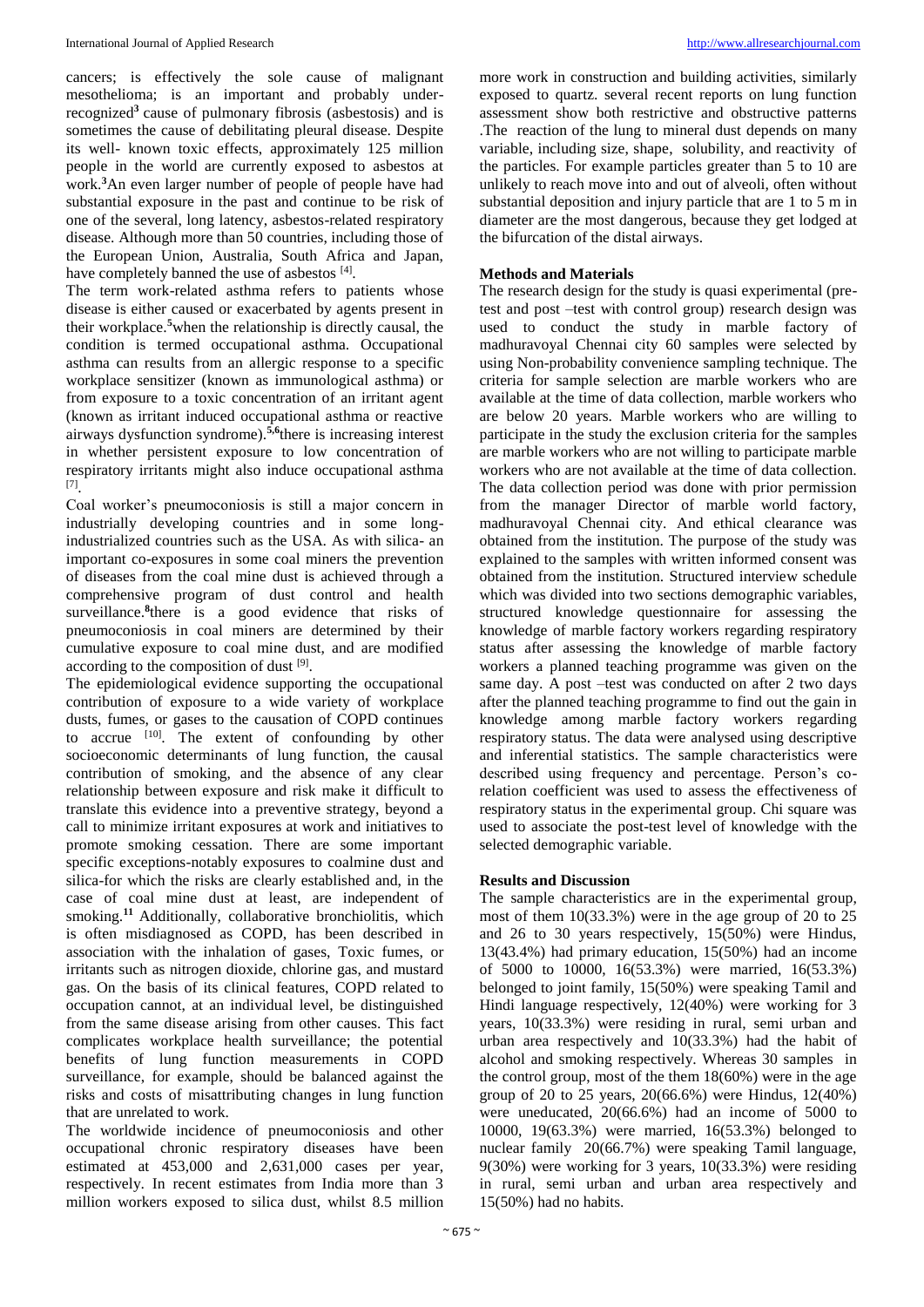Table 2: Frequency and percentage distribution of pre-test and post- test level of knowledge regarding occupational respiratory status among Marble Factory Workers in the experimental and control group.

|                    |             |                          |               |                                  |               |                   | $N = 60(30+30)$ |
|--------------------|-------------|--------------------------|---------------|----------------------------------|---------------|-------------------|-----------------|
| Group              | <b>Test</b> | Inadequate $(\leq 50\%)$ |               | Moderately Adequate $(51 – 75%)$ |               | Adequate $(>75%)$ |                 |
|                    |             | No.                      | $\frac{0}{0}$ | No.                              | $\frac{0}{0}$ | No.               | $\frac{6}{9}$   |
| Experimental Group | Pre-test    | 10                       | 33.33         | 20                               | 66.67         |                   |                 |
|                    | Post Test   |                          |               |                                  | 16.67         | 25                | 83.33           |
| Control Group      | Pre-test    | 13                       | 43.33         |                                  | 56.67         |                   |                 |
|                    | Post Test   | 12                       | 40.0          | 18                               | 60.0          |                   |                 |

The table 2 shows that in the pre-test of experimental group, 20(66.67%) had moderately adequate knowledge and 10(33.33%) had inadequate knowledge regarding occupational respiratory status. Whereas in the post test, 25(83.33%) had adequate knowledge and 5(1.67%) had moderately adequate knowledge.

The table also depicts that in the pre-test of control group, 17(56.67%) had moderately adequate knowledge and 13(43.33%) had inadequate knowledge. Whereas in the post-test 18(60%) had moderately adequate knowledge and 12(40%) had inadequate knowledge.

**Table 3:** Effectiveness of planned teaching programme regarding knowledge on respiratory status among Marble Factory Workers in the experimental group

|                  |             |       |      | $n = 30$                         |  |
|------------------|-------------|-------|------|----------------------------------|--|
| <b>Variables</b> | <b>Test</b> | Mean  | S.D  | Paired 't' Test Value            |  |
| Knowledge        | Pre-test    | 16.20 | 3.16 | $t = 15.272$                     |  |
|                  | Post Test   | 25.77 | 2.54 | $p = 0.0001$<br>$\mathbb{C}$ *** |  |

\*\*\**p<*0.001, S – Significant

The table 3 portrays that the pre-test mean score of knowledge among Marble Factory Workers was 16.20±3.16 and the post-test mean score was 25.77±2.54. The calculated paired't' test value of  $t = 15.272$  was found to be statistically highly significant at *p<*0.001 level.

The above finding clearly infers that planned teaching programme administered to Marble Factory Workers had significant effect which resulted in the improvement in the level of knowledge regarding occupational respiratory status among Marble Factory Workers in the experimental group

**Table 4:** Comparison of pre-test and post -test level of knowledge regarding respiratory status among Marble Factory Workers in the control group.

|                  |           |       |      | $n = 30$              |  |
|------------------|-----------|-------|------|-----------------------|--|
| <b>Variables</b> | Test      | Mean  | S.D  | Paired 't' Test Value |  |
| Knowledge        | Pre-test  | 16.0  | 3.23 | $t = 1.989$           |  |
|                  | Post Test | 16.20 | 3.12 | $p = 0.056$<br>N.S    |  |

N.S – Not Significant

The table 4 shows that the pre-test mean score of knowledge among Marble Factory Workers was 16.0±3.23 and the post -test mean score was 16.20±3.12. The calculated paired t' test value of  $t = 1.989$  was not found to be statistically significant.

The above finding clearly infers that there was no significant improvement in the level of knowledge regarding occupational respiratory status among Marble Factors Workers in the control group.

| Table 5: Comparison of pre-test and post -test level of knowledge regarding occupational respiratory status among Marble Factory Workers |
|------------------------------------------------------------------------------------------------------------------------------------------|
| between the experimental and control group.                                                                                              |

|           |              |       |      | $n = 60(30+30)$                           |
|-----------|--------------|-------|------|-------------------------------------------|
| Test      | Group        | Mean  | S.D  | <b>Student Independent 't' Test Value</b> |
|           | Experimental | 16.20 | 3.16 | $t = 0.243$                               |
| Pre-test  | Control      | 16.00 | 3.23 | $p = 0.809$<br>N.S                        |
|           | Experimental | 25.77 | 2.54 | $t = 13.014$                              |
| Post Test | Control      | 16.20 | 3.12 | $p = 0.0001$<br>$S***$                    |

\*\*\**p<*0.001, S – Significant, N.S – Not Significant

The table 5 depicts that the pre-test mean score of knowledge among Marble Factory Workers in the experimental group was 16.20±3.16 and the mean score in the control group was 16.0±3.23. The calculated student independent's' test value of t=0.243 was not found to be statistically significant.

The table 5 also portrays that the post-test mean score of knowledge among Marble Factory Workers in the experimental group was  $25.77 \pm 2.54$  and the post -test mean score in the control group was 16.20±3.12. The calculated student independent's' test value of t=13.014 was found to be statistically significant at *p<*0.001 level.

The above finding shows that there was significant difference in the level of knowledge between the experimental and control group which clearly infers that

planned teaching programme administered to the Marble Factory Workers in the experimental group was found to be effective in improving the level of pain considerably than the control group in the post test.

The study supported by GJ Churchyard., et al. (2015) had conducted study on respiratory diseases prevalence A exposure response relation in south African marble industry. In a cross sectional study 520 black gold miners were interviewed and had chest radiograph takes, mean length of service was 21,8 years (6.3-34.5)the mean intensity of respiration dust exposure was 0.37 mg /m3 range 0-0,707 and of quartz (0.053mg/m3 ) (range -0-0.52)the prevalence of respiratory diseases was 18.5-19.9 dependency on reader significant trends were found between the prevalence of respiratory diseases length of services mean intensity of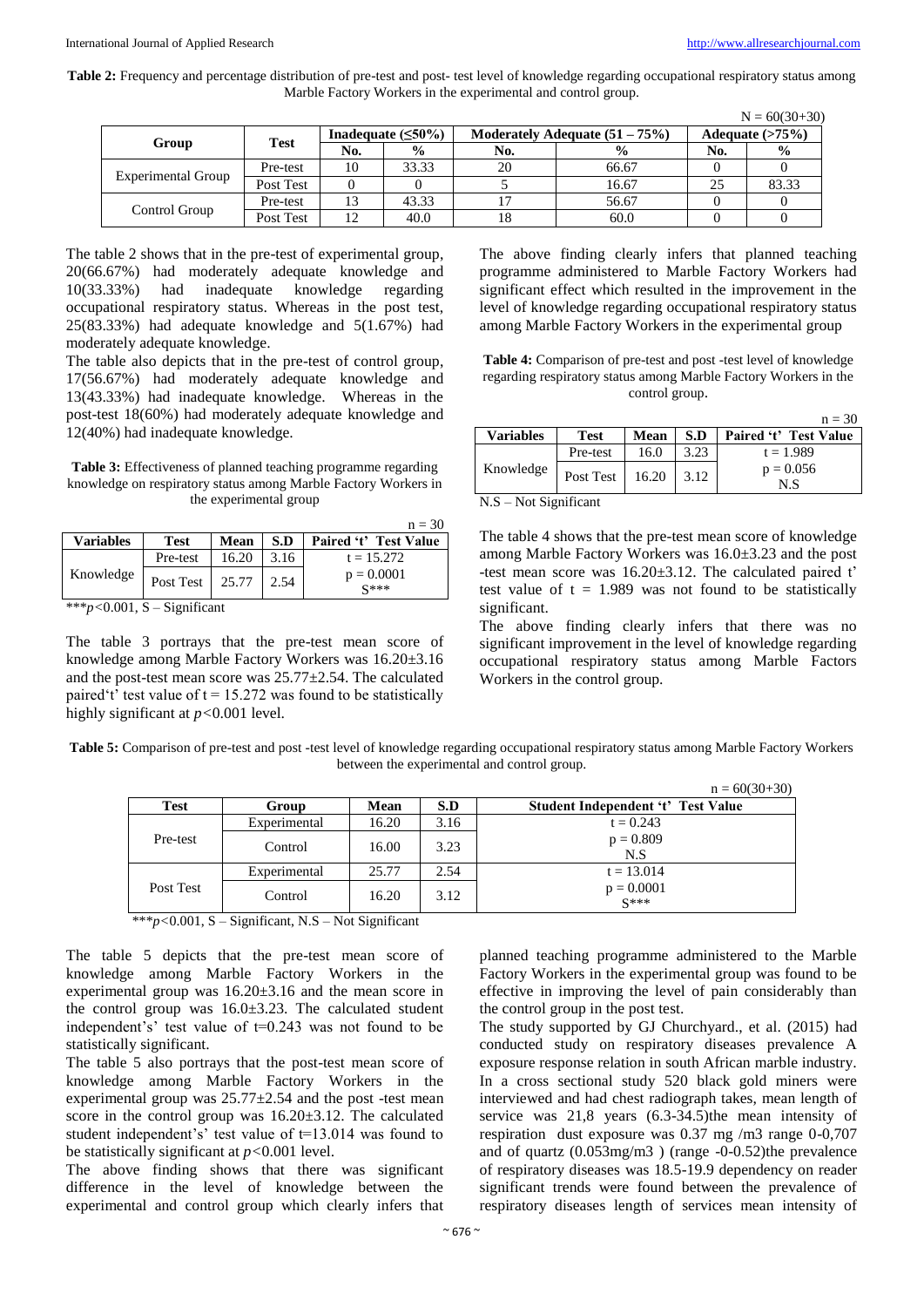exposure and cumulative exposure, an urgent need for improved dust control in the industry is indicated. It the assumption of stability of accords with a mounting body of evidence than an OEC of 0.1 mg/m3 is not protecting against respiratory diseases.



**Fig 1:** Comparison of knowledge among marble factory workers within and between the experimental and control group

The present study result shows that the pre-test mean score of knowledge among Marble Factory Workers was  $16.20\pm3.16$  and the post- test mean score was  $25.77\pm2.54$ . The calculated Paired't' test value of  $t = 15.272$  was found to be statistically highly significant at *p<*0.001 level.

The above finding clearly infers that planned teaching programme administered to Marble Factory Workers had significant effect which resulted in the improvement in the level of knowledge regarding occupational respiratory status among Marble Factory Workers in the experimental group.

The study shows that the pre-test mean score of knowledge among Marble Factory Workers was 16.20±3.16 and the post- test mean score was 25.77±2.54. The calculated Paired't' test value of  $t = 15.272$  was found to be statistically highly significant at *p<*0.001 level.

The above finding clearly infers that planned teaching programme administered to Marble Factory Workers had significant effect which resulted in the improvement in the level of knowledge regarding occupational respiratory status among Marble Factory Workers in the experimental group.

The study shows that the pre-test mean score of knowledge among Marble Factory Workers was 16.0±3.23 and the post -test mean score was 16.20±3.12. The calculated Paired 't' test value of  $t = 1.989$  was not found to be statistically significant.

The above finding clearly infers that there was no significant improvement in the level of knowledge regarding occupational respiratory status among Marble Factors Workers in the control group.

### **Conclusion**

This study includes that there is improvement in the level of knowledge of marble factory workers which indicated that the health education was effective. The demographic

variable of marble factory workers significantly associated with the pre-test knowledge score. The development of planned teaching programme will help the marble factory workers to enhance their knowledge.

# **Reference**

- 1. Mokdad AH, Marks JS, Stroup DF, Gerberding JL. Actual causes of death in the United States-2000. Jama; March 2004,1238-45.
- 2. Lozano R, Naghavi M, Foreman K, Lim S, Shibuya K, Aboyans V, *et al*. Global and regional mortality from 235 causes of death for 20 age groups in 1990 and 2010: a systematic analysis for the Global Burden of Disease Study 2010. The lancet 2012;15:2095-128.
- 3. Cullinan P, Muñoz X, Suojalehto H, Agius R, Jindal S, Sigsgaard T, *et al*. Occupational lung diseases: from old and novel exposures to effective preventive strategies. The Lancet Respiratory Medicine 2017;1:445-55.
- 4. Moitra S, Puri R, Paul D, Huang YC. Global perspectives of emerging occupational and environmental lung diseases. Current opinion in pulmonary medicine 2015,114-20.
- 5. Tarlo SM, Lemiere C. Occupational asthma. New England Journal of Medicine 2014,640-9.
- 6. Montano D. Chemical and biological work-related risks across occupations in Europe: a review. Journal of Occupational Medicine and Toxicology 2014.
- 7. Sterk PJ, Fabbri LM, Quanjer PH, Cockcroft DW, O'byrne PM, Anderson SD, *et al*. Standardized challenge testing with pharmacological, physical and sensitizing stimuli in adults.
- 8. DeVivo B, Belkin H, Lima A. editors. Environmental geochemistry: site characterization data analysis and case histories. Elsevier 2017.